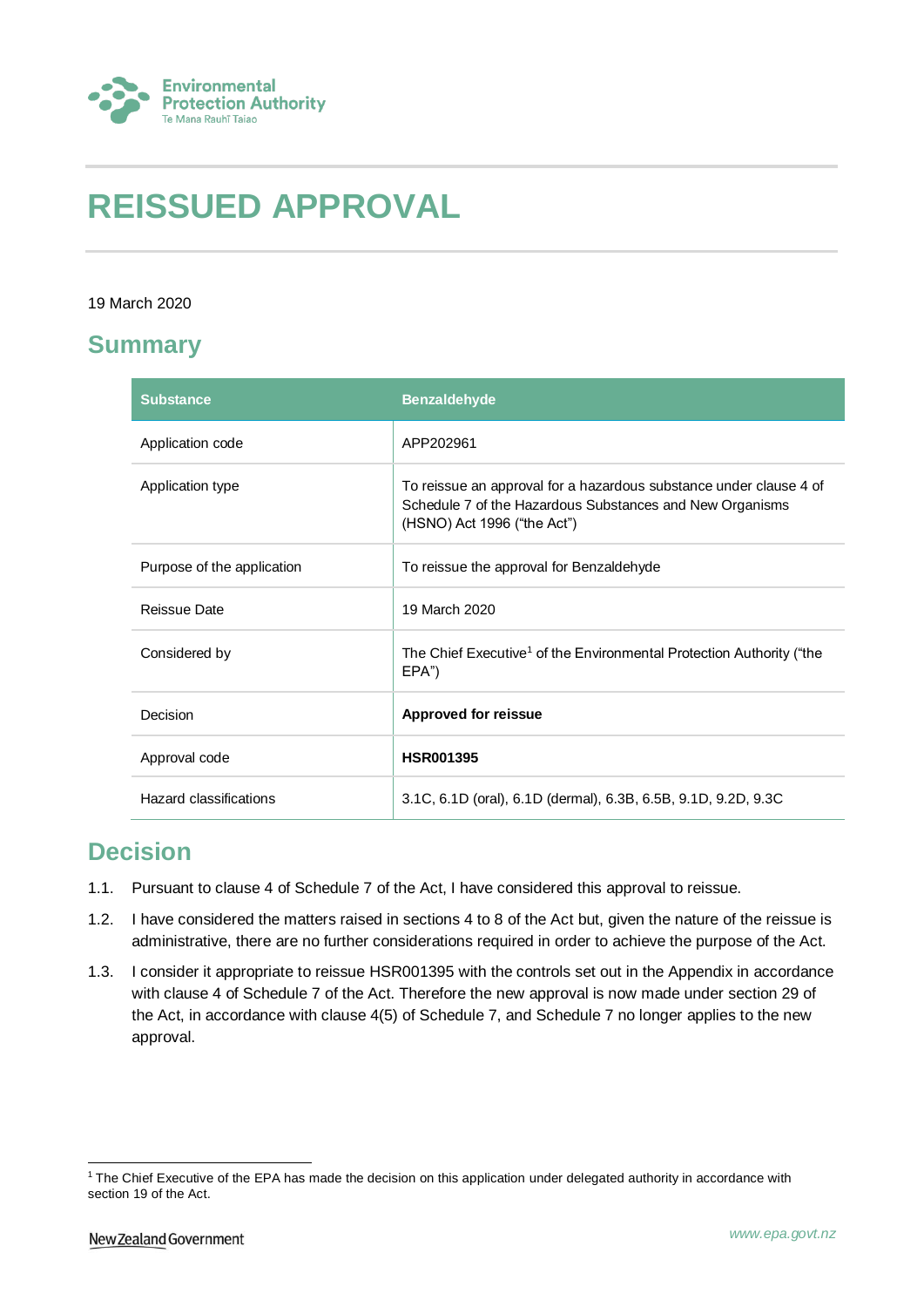1.4. The transitional provisions of the relevant EPA Notices apply to the reissued approval for the transitional period which begins on the date of reissue and ends on 31 March 2022.

Environmental brity  $\star$ 

*Signed by:* **Date: 19 March 2020**

Dr Allan L Freeth

**Chief Executive, EPA**

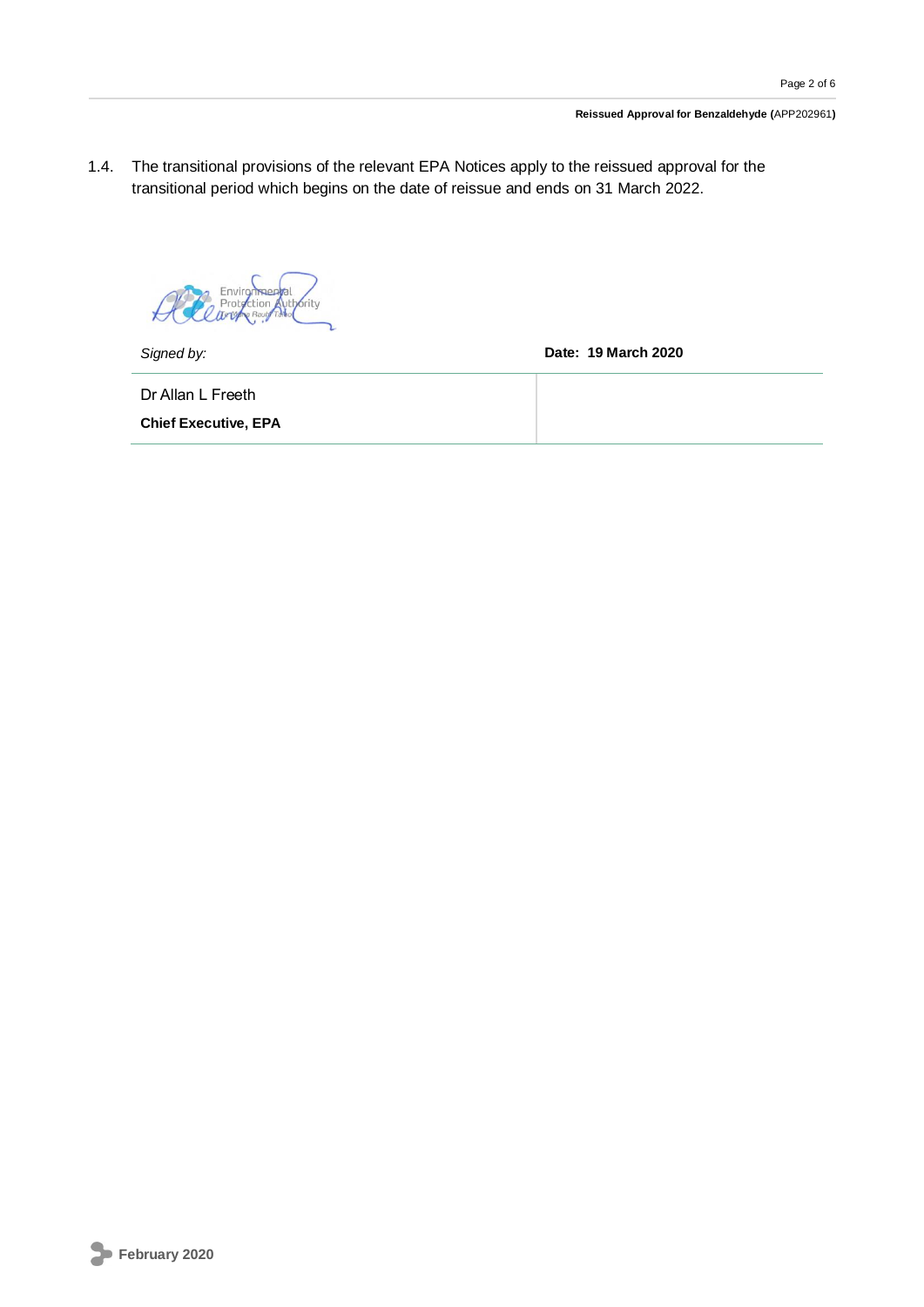## **Appendix: Controls applying to Benzaldehyde**

#### **EPA Controls**

| <b>Control</b><br>code | <b>EPA Notice</b>                                                       | <b>Control description</b>                                   |
|------------------------|-------------------------------------------------------------------------|--------------------------------------------------------------|
| LAB                    | <b>EPA Labelling</b><br>Notice 2017                                     | Requirements for labelling of hazardous substances           |
| <b>PKG</b>             | <b>EPA Packaging</b><br>Notice 2017                                     | Requirements for packaging of hazardous substances           |
| <b>SDS</b>             | <b>EPA Safety Data</b><br>Sheet Notice 2017                             | Requirements for safety data sheets for hazardous substances |
| <b>DIS</b>             | <b>EPA Disposal</b><br>Notice 2017                                      | Requirements for disposal of hazardous substances            |
| $HPC-1$                | <b>EPA Hazardous</b><br><b>Property Controls</b><br>Notice 2017 Part 1  | <b>Hazardous Property Controls preliminary provisions</b>    |
| $HPC-3$                | <b>EPA Hazardous</b><br><b>Property Controls</b><br>Notice 2017 Part 3  | Hazardous substances in a place other than a workplace       |
| HPC-4A                 | <b>EPA Hazardous</b><br><b>Property Controls</b><br>Notice 2017 Part 4A | Site and storage controls for class 9 substances             |
| HPC-4B                 | <b>EPA Hazardous</b><br><b>Property Controls</b><br>Notice 2017 Part 4B | Use of class 9 substances                                    |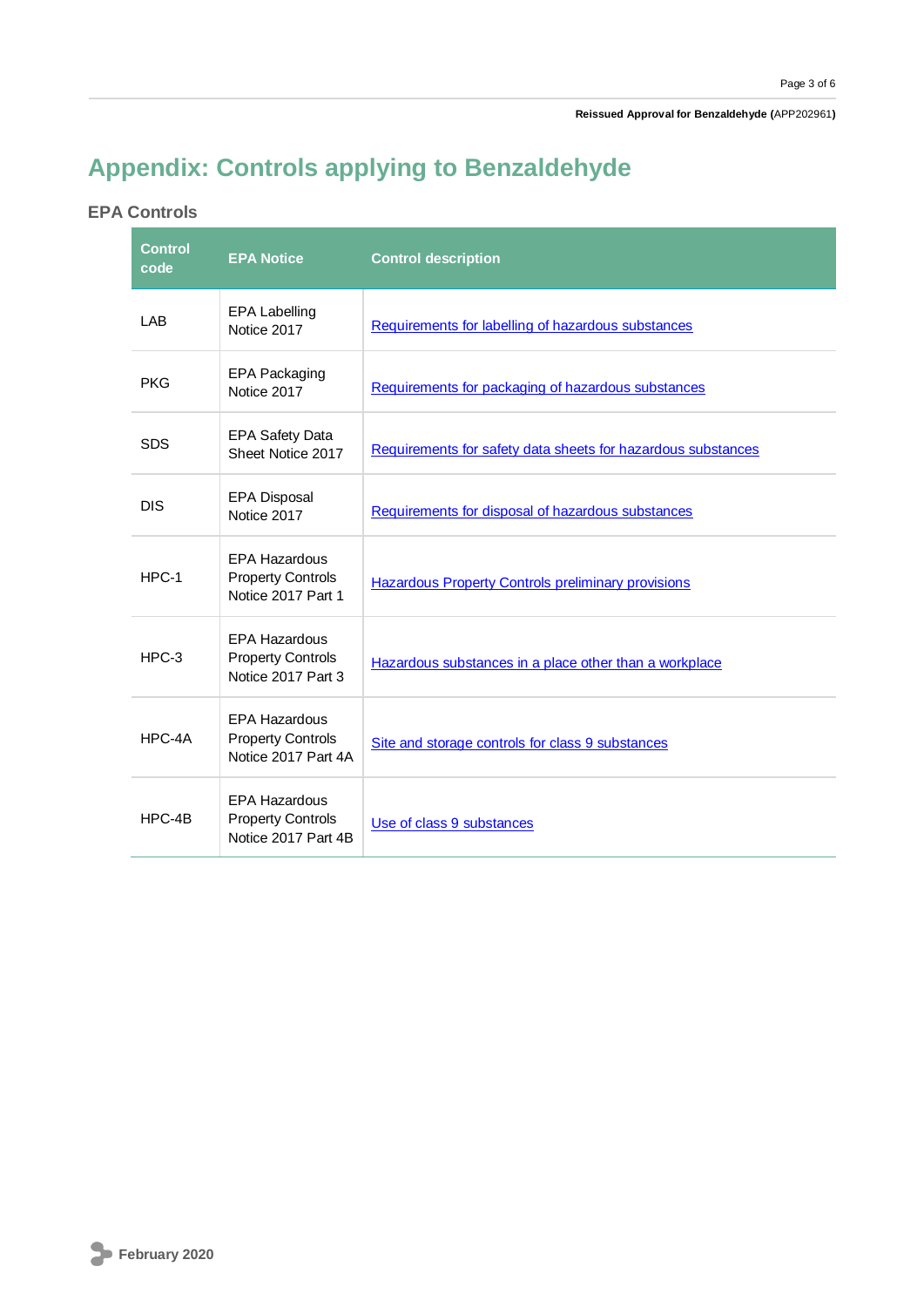#### **Reissued Approval for Benzaldehyde (**APP202961**)**

#### **HSNO Additional Controls and Modifications to Controls**

| No person may use this substance described as a pesticide or a<br>veterinary medicine.<br>However, this substance may be used in the formulation of a pesticide or<br>a veterinary medicine.<br>For the purpose of this control-<br>Use<br>Section 77A<br><b>pesticide</b> includes, but is not limited to, a product intended for<br>restriction<br>(a)<br>use as an acaricide, antifouling paint, avicide, fumigant,<br>fungicide, insecticide, herbicide, miticide, molluscicide, piscicide, | <b>Control</b><br>code | <b>HSNO Act</b> | Control |
|-------------------------------------------------------------------------------------------------------------------------------------------------------------------------------------------------------------------------------------------------------------------------------------------------------------------------------------------------------------------------------------------------------------------------------------------------------------------------------------------------|------------------------|-----------------|---------|
|                                                                                                                                                                                                                                                                                                                                                                                                                                                                                                 |                        |                 |         |
|                                                                                                                                                                                                                                                                                                                                                                                                                                                                                                 |                        |                 |         |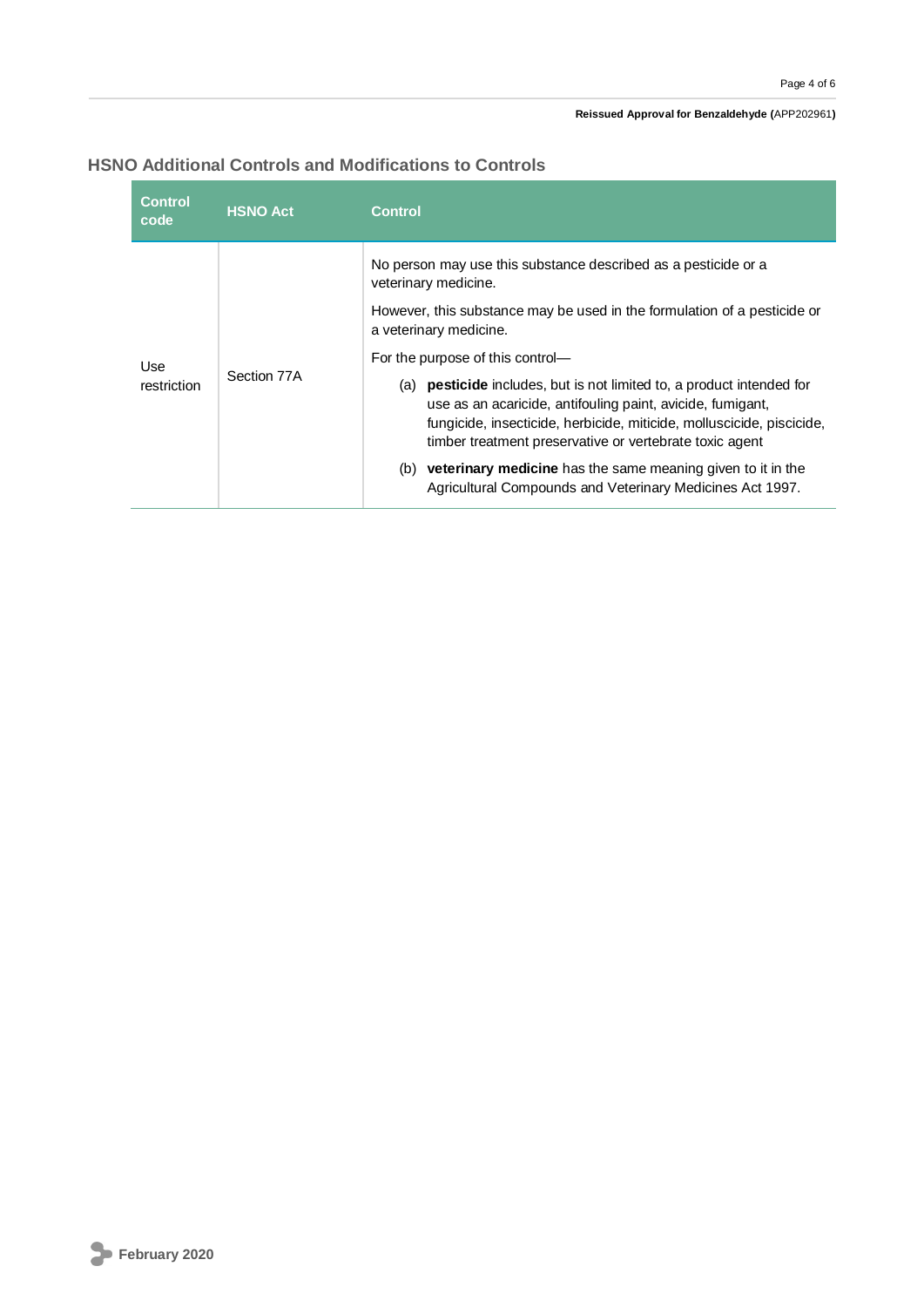#### **HSW (HS) Requirements**

Note: these requirements are not set for the substance under this approval but apply in their own right under the Health and Safety at Work (Hazardous Substances) legislation according to the classification of the substance. They are listed here for information purposes only.

| Code           | <b>Regulation</b> | <b>Description</b>                                                                                                            |
|----------------|-------------------|-------------------------------------------------------------------------------------------------------------------------------|
| <b>HSW2-1</b>  | Reg 2.1-2.4       | Workplace labelling of hazardous substance containers                                                                         |
| HSW2-2         | Reg 2.5-2.10      | Signage                                                                                                                       |
| <b>HSW2-3</b>  | Reg 2.11          | Safety data sheets                                                                                                            |
| <b>HSW2-4</b>  | Reg 2.12-2.14     | Packaging                                                                                                                     |
| <b>HSW3-1</b>  | <b>Reg 3.1</b>    | Inventory                                                                                                                     |
| <b>HSW3-2</b>  | Reg 3.2-3.3       | Managing risks associated with hazardous substances                                                                           |
| <b>HSW4-2</b>  | Reg 4.5-4.6       | Information, instruction, training and supervision                                                                            |
| <b>HSW5-1</b>  | Reg 5.2-5.5       | <b>Fire extinguishers</b>                                                                                                     |
| <b>HSW5-2</b>  | Reg 5.6-5.13      | <b>Emergency response plans</b>                                                                                               |
| <b>HSW8-1</b>  | Reg 8.1-8.2       | <b>Compliance certification</b>                                                                                               |
| <b>HSW8-2</b>  | Reg 8.3-8.4       | Requirements for public transportation of class 1 to 5 substances                                                             |
| <b>HSW10-1</b> | Reg 10.3          | General controls on class 2, 3, and 4 substances                                                                              |
| <b>HSW10-3</b> | Reg 10.5          | Requirement to segregate class 2, 3, and 4 substances                                                                         |
| <b>HSW10-4</b> | Reg 10.6-10.7     | Duty of PCBU to establish a hazardous area                                                                                    |
| <b>HSW10-5</b> | Reg 10.8-10.20    | Requirements to prevent unintended ignition of class 2.1.1, 2.1.2 and 3.1<br>substances                                       |
| HSW10-10       | Reg 10.26         | Duty of PCBU to establish hazardous substance location                                                                        |
| HSW10-12       | Reg 10.30-10.33   | Secondary containment for class 3 and 4 pooling substances                                                                    |
| HSW10-13       | Reg 10.34-10.35   | Requirement to have compliance certificate if class 2.1.1, 2.1.2, or 3.1<br>substance present at hazardous substance location |
| HSW10-15       | Reg 10.37         | Requirement for transit depot                                                                                                 |
| <b>HSW11-1</b> | Part 11           | Controls relating to adverse effects of unintended ignition of class 2 and<br>3.1 substances                                  |
| <b>HSW13-2</b> | Reg 13.7          | Duty of PCBU who directs work using class 6, 8.1, 8.2, or 8.3 substances<br>to ensure equipment is appropriate                |
| <b>HSW13-3</b> | Reg 13.8          | Duty of PCBU who directs work using class 6 and 8 substances to ensure<br>personal protective equipment used                  |
| <b>HSW13-7</b> | Reg 13.14-13.16   | Transportation of certain class 6 and 8 substances                                                                            |
| <b>HSW13-8</b> | Reg 13.17         | Prohibition on use of substance in excess of tolerable exposure limit                                                         |